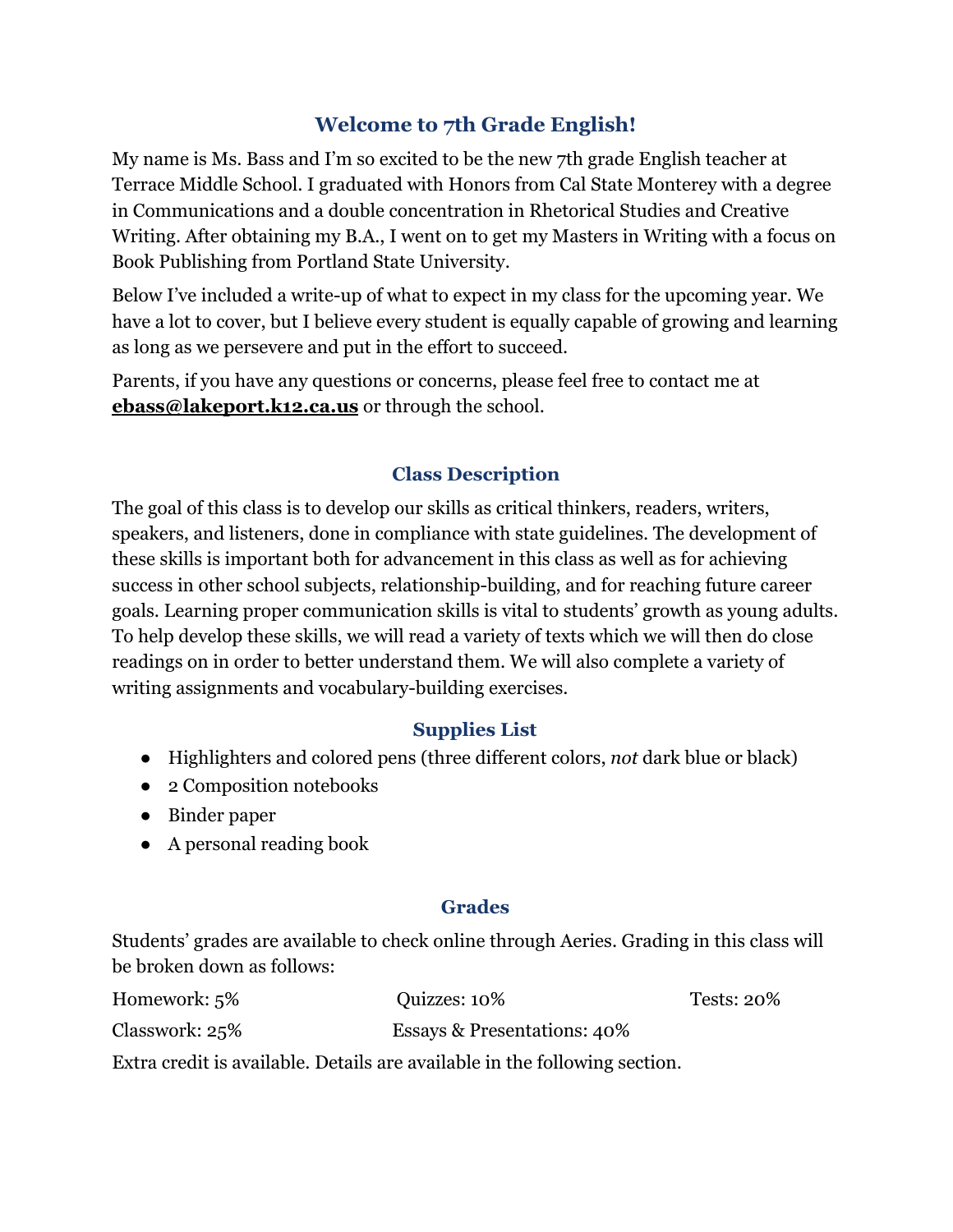## **Types of Work to Expect**

**In Class Assignments:** In class we will be doing work to build vocabulary, spelling, writing, and literary analysis skills. Class-time will comprise of discussions of the reading, preparing for and starting on upcoming projects.

**Homework Assignments:** Homework assignments will primarily be reading assignments to prepare for the next day's class or will be leftover classwork that was unfinished during the class period. At times, it will be to further students' understanding of the subject we studied that day in class.

**Quizzes & Tests:** Quizzes will focus on vocabulary and spelling. Tests will be a mix of vocabulary, reading comprehension, and short essays.

**Projects & Presentations:** As this is a class focusing on writing skills, grades are highly dependent on project and presentation quality. Each essay will be 500–700 words each and is expected to be properly formatted according to class guidelines. Types of essays will include: Persuasive, fictional narrative, literary analysis, research, and book summary.

**Extra Credit:** Students may complete a maximum of two short book reports (approximately 350 words) for extra credit per year. The book reports should be based on a book they read on their own **not a book covered in class**. Students must notify me if they plan to complete an extra credit assignment so we can further discuss the guidelines.

### **Reading**

All students are expected to have completed the assigned homework readings prior to class time. Students must also bring a reading book to school for independent reading time. Students will have the opportunity to check a book out from the school library or from my classroom library.

### **In the Case of an Absence**

A student has two extra days to turn in work assigned on a day a student was absent. If a quiz was administered on a day a student was absent, the quiz must be made up on the first day the student returns. If homework was due on the day of the absence, that homework is due on the first day the student returns otherwise it is considered late and will only receive 70% credit.